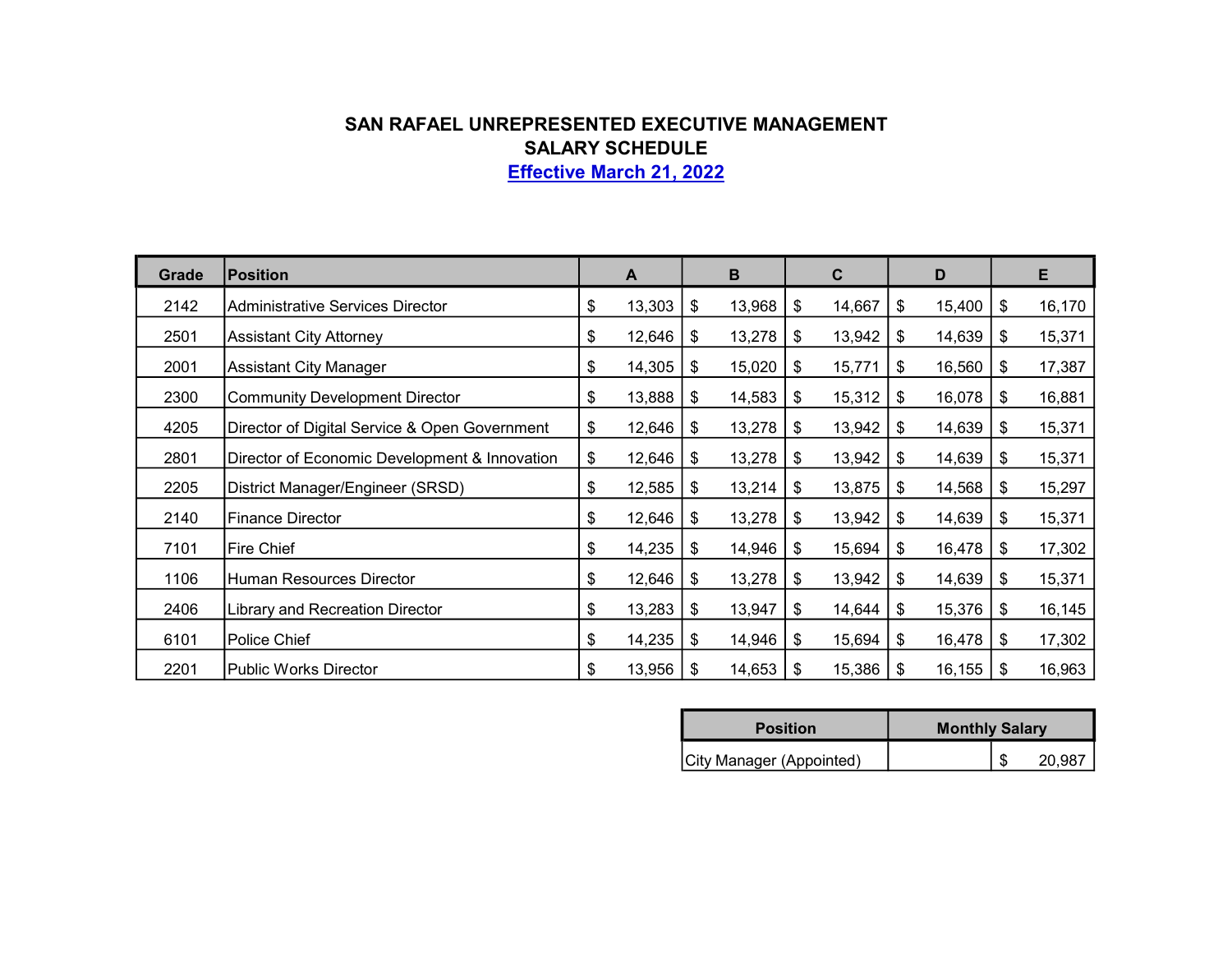## SAN RAFAEL UNREPRESENTED EXECUTIVE MANAGEMENT SALARY SCHEDULE

Effective July 1, 2022

| Grade | <b>Position</b>                               | A            |    | B      | $\mathbf{C}$ | D            |    | Е      |
|-------|-----------------------------------------------|--------------|----|--------|--------------|--------------|----|--------|
| 2142  | <b>Administrative Services Director</b>       | \$<br>13,835 | \$ | 14,527 | \$<br>15,253 | \$<br>16,016 | \$ | 16,817 |
| 2501  | <b>Assistant City Attorney</b>                | \$<br>13,151 | \$ | 13,809 | \$<br>14,499 | \$<br>15,224 | \$ | 15,986 |
| 2001  | <b>Assistant City Manager</b>                 | \$<br>14,877 | \$ | 15,621 | \$<br>16,402 | \$<br>17,222 | \$ | 18,083 |
| 2300  | <b>Community Development Director</b>         | \$<br>14,375 | \$ | 15,093 | \$<br>15,848 | \$<br>16,640 | \$ | 17,472 |
| 4205  | Director of Digital Service & Open Government | \$<br>13,151 | \$ | 13,809 | \$<br>14,499 | \$<br>15,224 | \$ | 15,986 |
| 2801  | Director of Economic Development & Innovation | \$<br>13,151 | \$ | 13,809 | \$<br>14,499 | \$<br>15,224 | S  | 15,986 |
| 2205  | District Manager/Engineer (SRSD)              | \$<br>13,025 | \$ | 13,676 | \$<br>14,360 | \$<br>15,078 | \$ | 15,832 |
| 2140  | <b>Finance Director</b>                       | \$<br>13,151 | \$ | 13,809 | \$<br>14,499 | \$<br>15,224 | \$ | 15,986 |
| 7101  | <b>Fire Chief</b>                             | \$<br>14,804 | \$ | 15,544 | \$<br>16,321 | \$<br>17,137 | \$ | 17,994 |
| 1106  | Human Resources Director                      | \$<br>13,151 | \$ | 13,809 | \$<br>14,499 | \$<br>15,224 | \$ | 15,986 |
| 2406  | Library and Recreation Director               | \$<br>13,814 | \$ | 14,505 | \$<br>15,230 | \$<br>15,991 | \$ | 16,791 |
| 6101  | Police Chief                                  | \$<br>14,804 | \$ | 15,544 | \$<br>16,321 | \$<br>17,137 | \$ | 17,994 |
| 2201  | <b>Public Works Director</b>                  | \$<br>14,514 | S  | 15,239 | \$<br>16,001 | \$<br>16,801 | S  | 17,642 |

| <b>Position</b>          | <b>Monthly Salary</b> |
|--------------------------|-----------------------|
| City Manager (Appointed) | <b>ワイ フウイ</b>         |